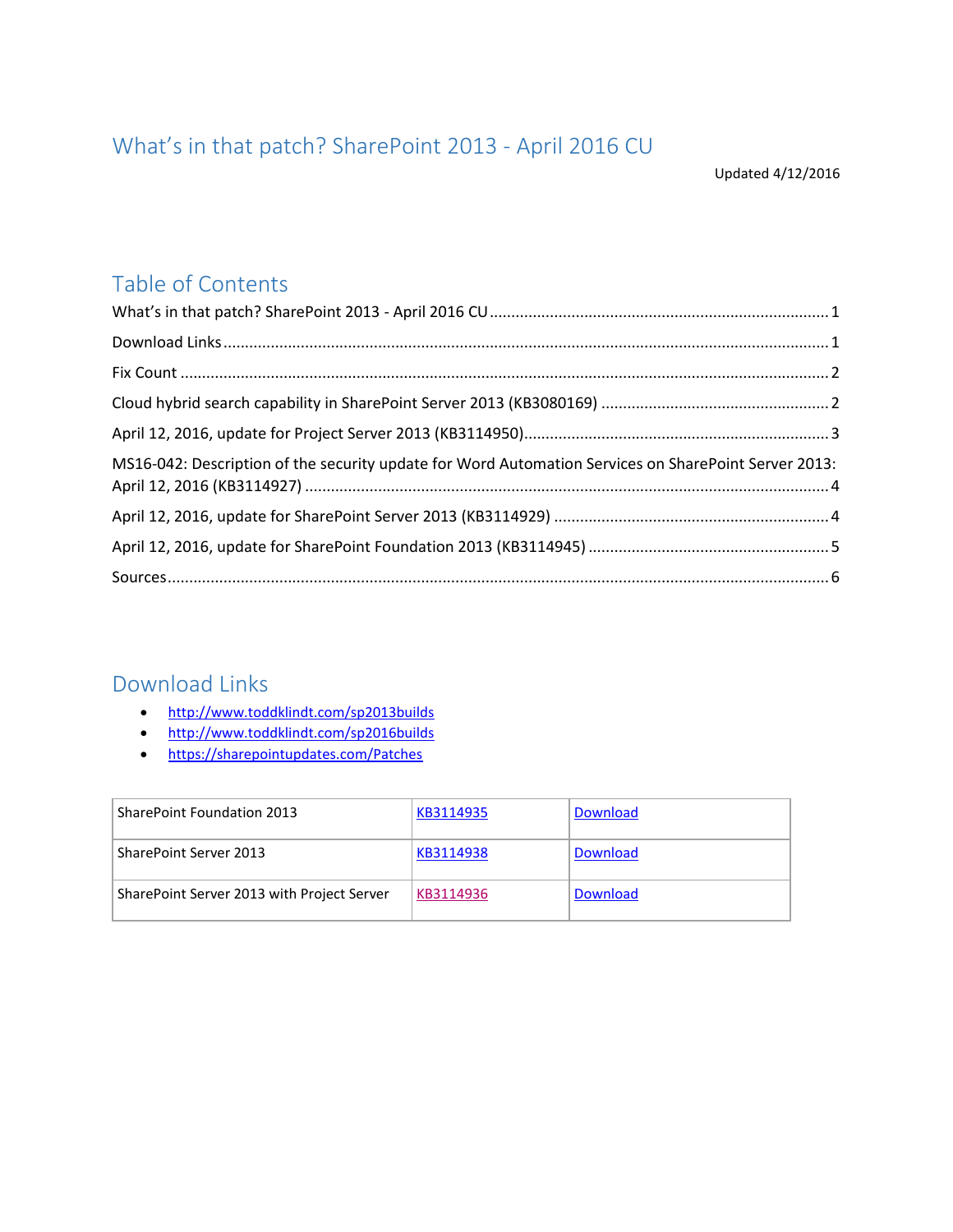#### <span id="page-1-0"></span>Fix Count

| KB                                                                                                                                 | <b>Fix Count</b> |
|------------------------------------------------------------------------------------------------------------------------------------|------------------|
| Cloud hybrid search capability in SharePoint Server 2013 (KB3080169)                                                               |                  |
| April 12, 2016, update for Project Server 2013 (KB3114950)                                                                         |                  |
| MS16-042: Description of the security update for Word Automation Services on<br>SharePoint Server 2013: April 12, 2016 (KB3114927) | 8                |
|                                                                                                                                    |                  |
| April 12, 2016, update for SharePoint Server 2013 (KB3114929)                                                                      | 9                |
| April 12, 2016, update for SharePoint Foundation 2013 (KB3114945)                                                                  | 17               |
|                                                                                                                                    | 36               |

### <span id="page-1-1"></span>Cloud hybrid search capability in SharePoint Server 2013 (KB3080169)

Microsoft has released an update that adds cloud hybrid search capability to SharePoint Server 2013. By using cloud hybrid search, you index all your crawled content, including on-premises content, to your search index in Office 365. When users query your search index in Office 365, they get search results from both on-premises and Office 365 content.

For more information about how to use and configure cloud hybrid search, see Learn about the [new hybrid search solution for SharePoint.](https://connect.microsoft.com/office/SelfNomination.aspx?ProgramID=8647&pageType=1)

On the Microsoft Connect home page for Office, click **PROGRAMS**, and then click **Microsoft CLOUD HYBRID SEARCH**.



Note This functionality will be available as a preview in Microsoft Office 365 starting on September 7, 2015.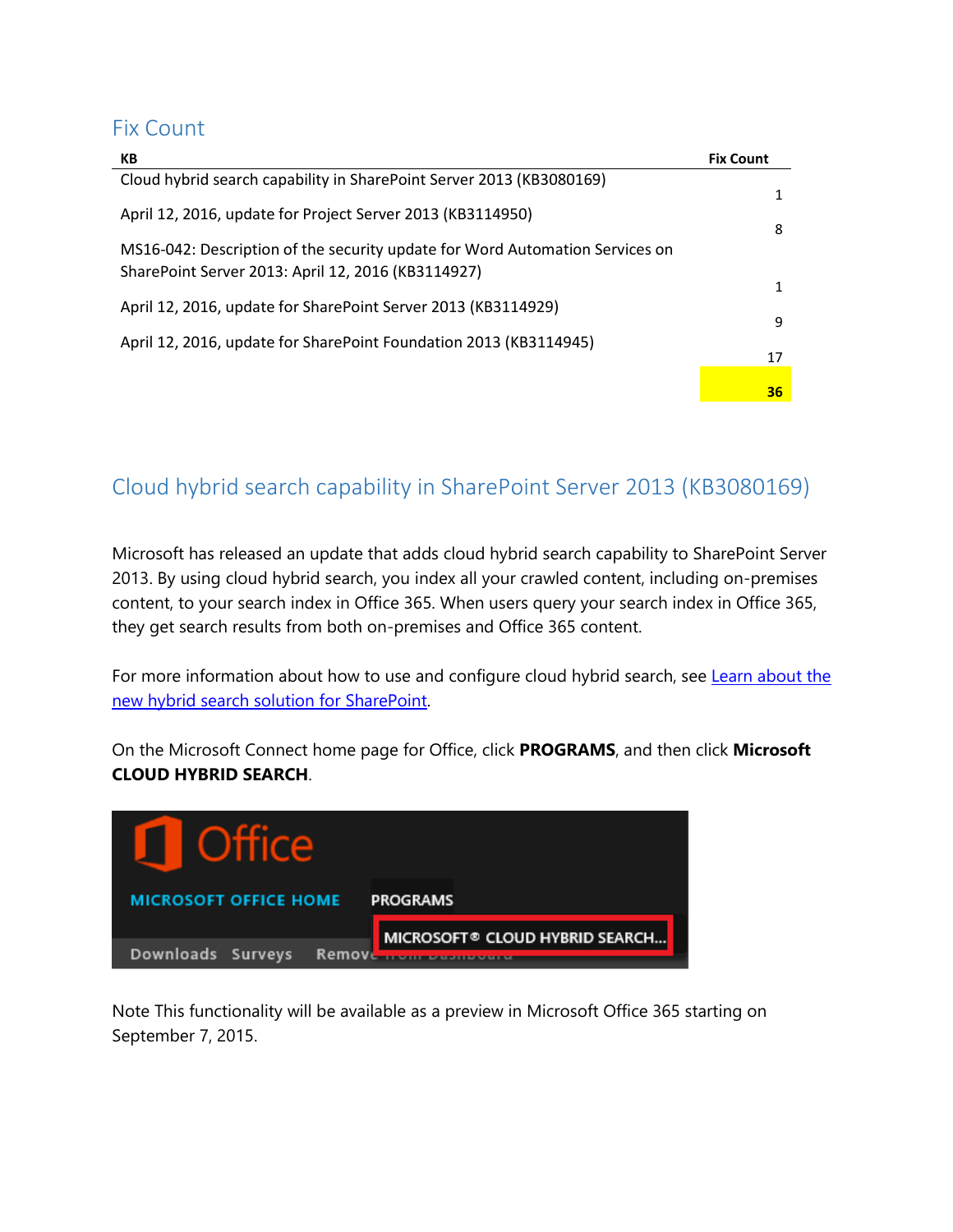## <span id="page-2-0"></span>April 12, 2016, update for Project Server 2013 (KB3114950)

Fixes the following issues:

• If dependencies between tasks in a project have unusually large lead times or lag times, saving the project in Project Web App may fail, and you receive the following error message:

An error has occurred when saving your project to the server. Please contact your administrator for assistance.

- After you change the start date of an assignment on the My Tasks page or the Timesheet page in Single Entry mode, actual work on the assignment is changed unexpectedly.
- After you change project-level custom fields in a project through the Client-Server Object Model (CSOM), the project schedule may be changed unexpectedly.
- Even though you have already installed Project 2013, you may still receive the following error message from PWA:

Action Not Available.

Project Professional needs to be installed to open the project. Install Project and try again.

- Project Server doesn't always test the checked-in status of a project correctly. Therefore, if a project is checked-out, there may not be a proper notification and a workflow running on the project may fail.
- After you change the booking type of a resource in a project, the booking type of the resource's assignments aren't updated to reflect the new booking type.
- Pending status updates may not be applied to a project upon check-in. Instead, they are applied until later check-in.
- The User Synchronization process may incorrectly remove users from their associated SharePoint security groups. Therefore, the users may no longer have access to Project Server.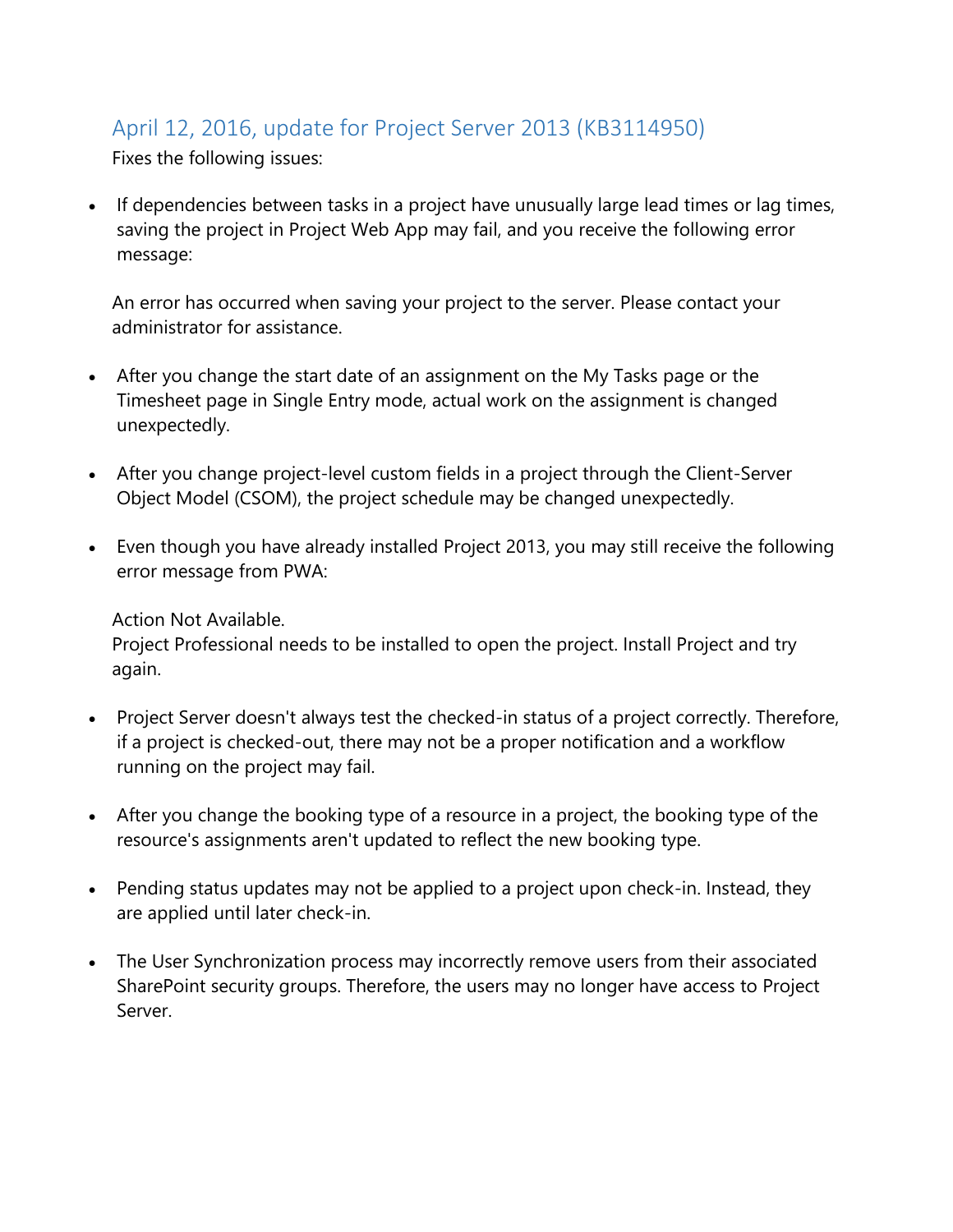# <span id="page-3-0"></span>MS16-042: Description of the security update for Word Automation Services on SharePoint Server 2013: April 12, 2016 (KB3114927)

This security update contains improvements and fixes for the following nonsecurity issues:

 After you save a document as a .pdf file in Word 2013, the font name in the .pdf file doesn't appear as the corresponding PostScript name.

### <span id="page-3-1"></span>April 12, 2016, update for SharePoint Server 2013 (KB3114929)

Fixes the following issues:

 When you select the See conversations link of a followed user, you receive the following error message:

Looks like somebody deleted this conversation.

- The Stop Following function doesn't work for host header sites.
- The Organization Browser web part doesn't show any data on team sites.
- You can't follow a site in SharePoint Server 2013 that has multi-farms deployments. Meanwhile, you receive the following error message:

Something went wrong Sorry, we couldn't follow the site Technical details: InternalError : Could not follow the url.

- You can't use Windows Search to search content in Word documents that are created by SQL Server Reporting Services. This update improves compatibility for Word documents that are created by SQL Server Reporting Services.
- When you move the email messages from a site mailbox to a SharePoint document library, the email messages may not be indexed and you can't search for words in the message body. This update improves indexing support of contents for email message (.msg files) that are moved from a site mailbox to a SharePoint document library.
- When you select a Newsfeed search result in which url contains a special character (for example, space), you receive the following error message:

Looks like somebody deleted this conversation.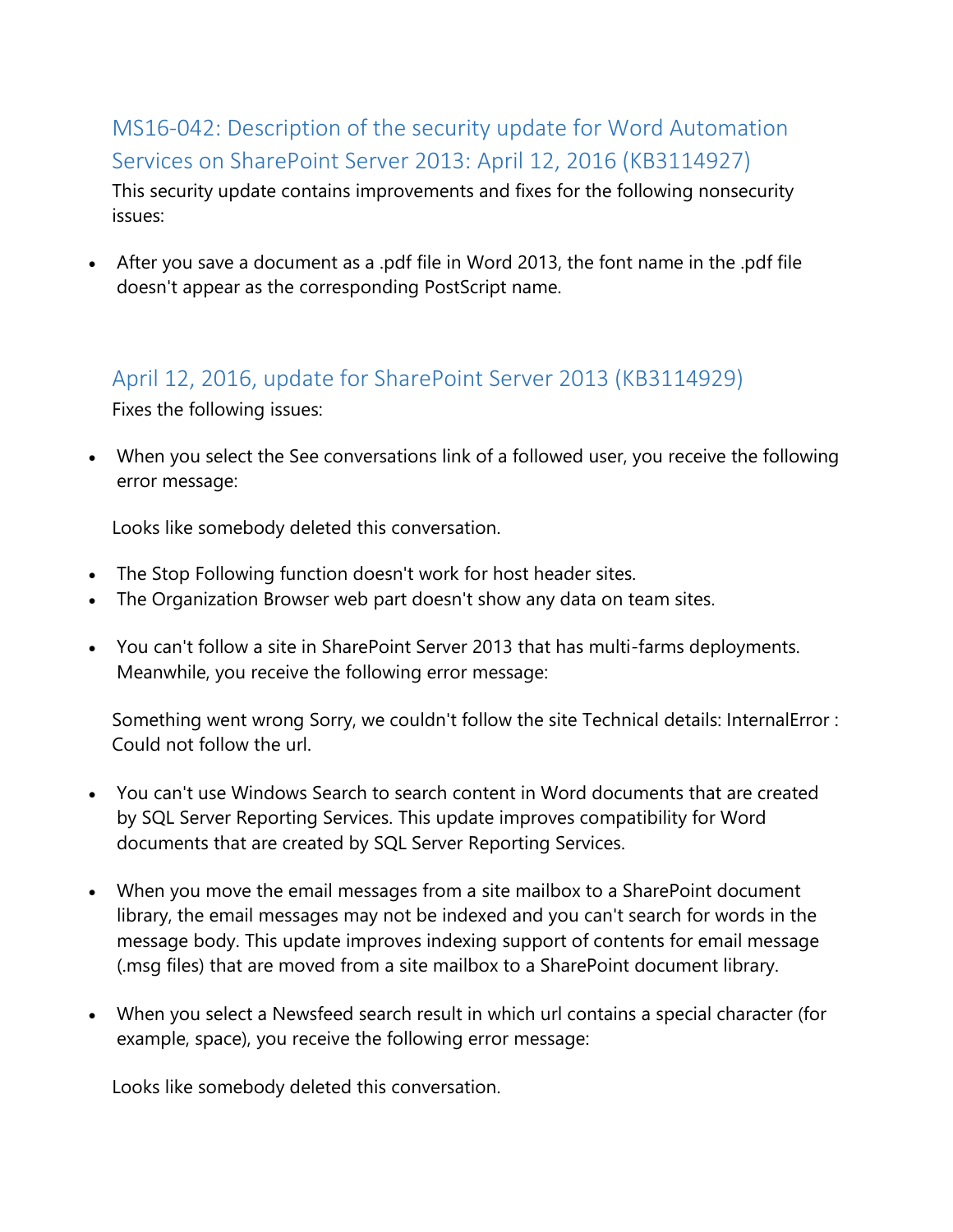- The X-RequestDigest header is overwritten on some pages that causes JavaScript HTTP requests fail.
- When you try to export search configuration, you experience timeouts. This update makes the time-out settings configurable as search service application (SSA) proxy properties.

### <span id="page-4-0"></span>April 12, 2016, update for SharePoint Foundation 2013 (KB3114945)

Fixes the following issues:

- After you delete an attachment of a site and then save the site as a template, you can't use the template to create a site, and an error message is displayed.
- Column header sorting doesn't work for Person or Group type columns in a task list.
- The Organization Browser web part doesn't show any data on team sites.
- If you use the keyboard to select parts of the Project Summary web part, the visual focus may be stuck on the timeline section of the web part when at the same time the focus appears elsewhere. This causes screen readers not to work correctly.
- When you try to create a SharePoint group that has a specially formatted name, the IIS worker process may restart.
- Assume that you store enterprise resources' mobile phone numbers in Active Directory. Then, you map the field to be available in Project Server and run a Project Site Sync process. In this situation, after all members of the project site are synchronized, the existing mobile phone numbers are deleted.
- When you try to add a required date field, screen reader (such as JAWS) doesn't read the field title correctly but the element ID.
- No presence information is displayed for a person or group field that has multiple value in View Properties mode.
- After you install [September 17, 2015, cumulative update for SharePoint Server 2013](https://support.microsoft.com/kb/2986213)  [\(KB2986213\),](https://support.microsoft.com/kb/2986213) InfoPath Filler can't open filler forms.
- When you use modal dialog to add or edit an item in a task list, timeline isn't displayed.